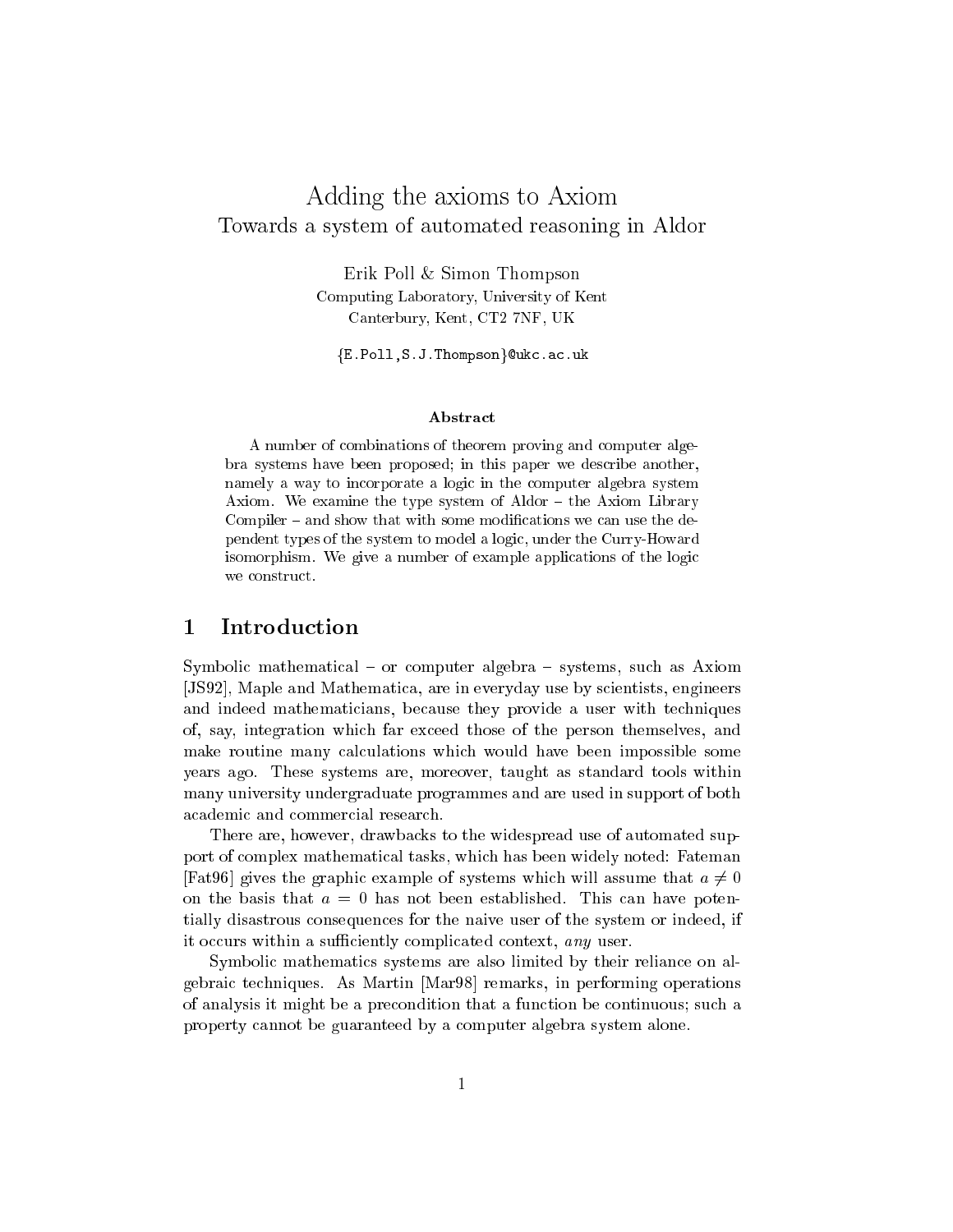All this makes the combination of computer algebra with theorem proving a topic of considerable interest: the logical capabilities of a theorem prover could be used to express the assumptions upon which an answer rests, and in critical cases be used to establish the truth of those assumptions.

The literature contains a number of different strategies proposed for combining computer algebra and theorem proving; see, for instance, [Buc96, CH96, BCZ96]. This paper examines another proposal: that of using the type system of the Axiom [JS92] computer algebra system to represent a logic, and thus to use the constructions of Axiom to handle the logic and represent proofs and propositions, in the same way as is done in theorem provers based on type theory such as Nuprl [C<sup>+</sup> 86] or Coq [Cor95].

This paper particularly explores the recent Axiom Library Compiler, Aldor [W<sup>+</sup> 95], which is unusual among computer algebra systems in being strongly typed, and moreover in having a very powerful type system, including dependent types.

The implementation of dependent types in Aldor is without evaluation of type expressions  $-$  so each type expression is its own normal form  $-$  and we show how this limits the expressivity of the dependent types. We propose a modication of the Aldor system which allow the types to represent the propositions of a constructive logic, under the Curry-Howard correspondence. We argue that this integrates a logic into the Aldor system, and thus permits a variety of logical extensions to Aldor, including adding pre- and post-conditions to function specications, axiomatisations to categories of mathematical objects as well as the ability to reason about the objects in Axiom.

The structure of the paper is as follows. Section 2 introduces Aldor, and more details of Aldor dependent types appear in Section 3. We show how a logic can be defined in (a variant of) the Aldor system in Section 4 and Section 5 gives some example applications. We conclude with a discussion

# 2 An introduction to Aldor

The Axiom Library Compiler, Aldor [W<sup>+</sup> 95] (previously known as AXIOM- $\Delta L$  or  $A^*$ ), provides the user with a powerful, general-purpose programming language in which to model the structures of mathematics. This language is functionally based and provides higher order-functions, generators (which bear a strong relationship to list comprehensions) and other features of modern functional languages like Standard ML [MTH90] and Haskell [PH97], as well as being strongly typed.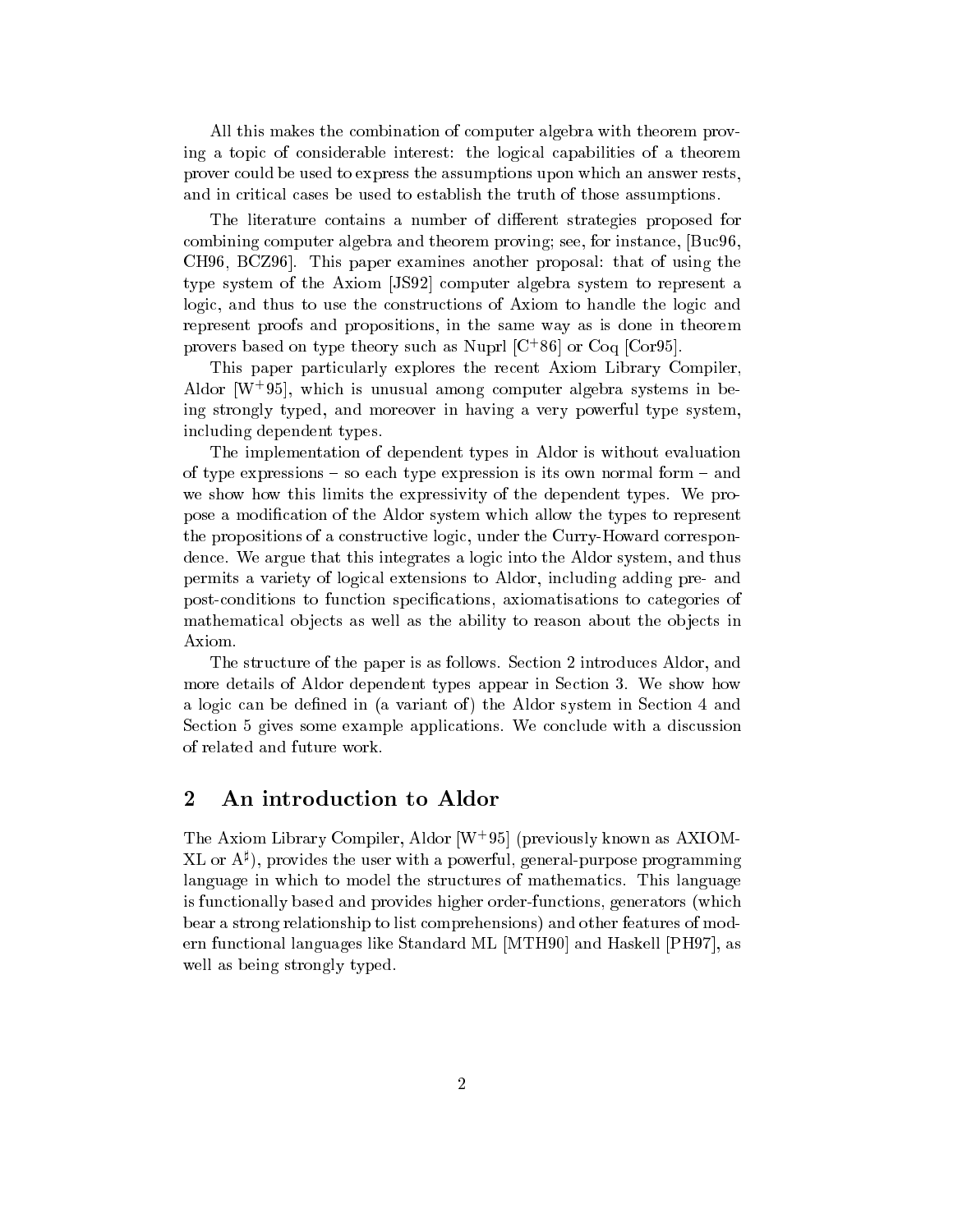#### $2.1$ The type system of Aldor

Unusually among languages for computer algebra, but in keeping with the functional school, Aldor is strongly typed, and each declaration of a binding is accompanied by a declaration of the type of the value bound, as in the example

 $a : Integer == 23;$ 

This contrasts with languages like Haskell in which types need not be declared explicitly since they can be deduced by the system.1 In Aldor types have to be declared explicitly since the type system has a variety of complex features including the following.

- **Overloading** A single identifier can be used to denote values of different type, such as Int -> Int and Int -> Bool -> Int. <sup>2</sup> Some support is provided for users to resolve overloading when that proves to be necessary.
- Coercions Some 'courtesy' coercions are provided by the system automatically: these convert between multiple values ( $\dot{a}$  la LISP), cross products and tuples. It is also possible to make explicit conversions  $-$  by  $means of the **coerce** function – from integers to floating point numbers$ and so forth.
- Types as values The type Type is itself a type; it is by this means that the system supports functions over types, such as

$$
idType (ty : Type) : Type == ty;
$$
 (1)

and explicit polymorphism, as in

$$
id (ty : Type, x : ty) : ty == x;
$$
 (2)

This resembles the quantication in System F in which functions can depend on type parameters, and in F! where functions can be dened from types to types. This is investigated further in Section 3.1.

Dependent types Aldor permits functions to have dependent types, in which the type of a function result depends upon the value of a parameter. An example is the function

<sup>&</sup>lt;sup>1</sup>Most Haskell programmers would, however, tend to give type declarations for their definitions, since they serve both as an important check on the programmer's intention as well as providing crucial documentation.

<sup>2</sup> Note that this is a much more powerful overloading facility than that provided by Haskell type classes [PH97] in which overloaded functions have to be of the same arity.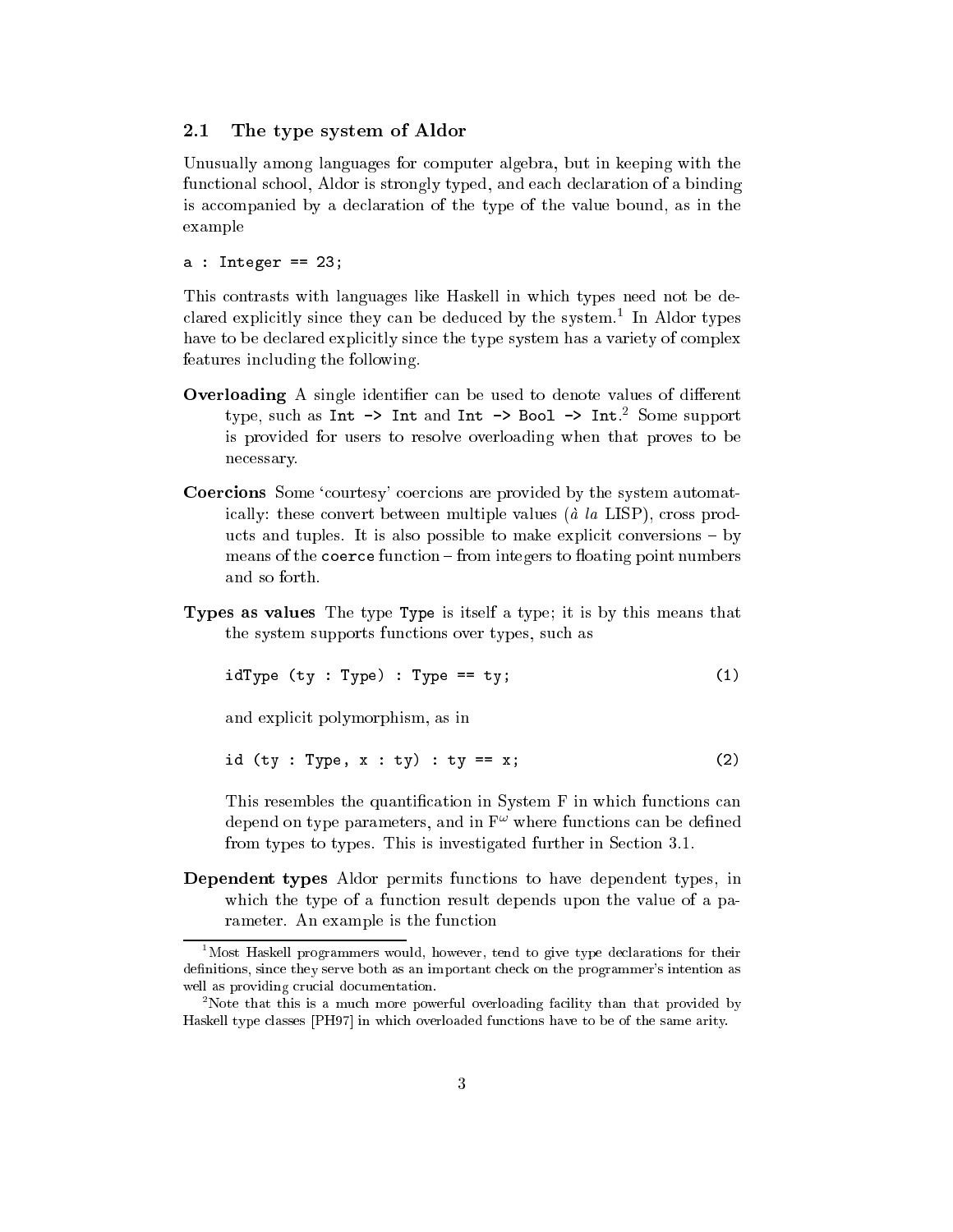vectorSum : (n:Integer) -> Vector(n) -> Double

in which the result of a function application, say

 $vectorSum(34)$  $\sim$  34)  $\sim$  34)  $\sim$  34)  $\sim$  34)  $\sim$  34)  $\sim$  34)  $\sim$  34)  $\sim$  34)  $\sim$  34)  $\sim$  34)  $\sim$  34)  $\sim$  34)  $\sim$  34)  $\sim$  34)  $\sim$  34)  $\sim$  34)  $\sim$  34)  $\sim$  34)  $\sim$  34)  $\sim$  34)  $\sim$  34)  $\sim$  34)  $\sim$  34)  $\sim$  34)  $\sim$ 

has the type  $Vector(34) \rightarrow Double because its argument has the$ value  $34$ . In a similar way, when the  $id$  function of definition  $(2)$  is applied, its result type is determined by the type which is passed as its first argument.

We discuss this aspect of the language in more detail in Section 3.

Variables The system is not fully functional, containing as it does variables which denote storage locations. The presence of updatable variables inside expressions can cause side-effects which make the elucidation of types considerably more difficult.

There is a separate question about the role of 'mathematical' variables in equations and the like, and the role that they play in the type system of Axiom.

Categories and domains These features which provide a form of data abstraction are addressed in more detail in Section 2.2.

The Aldor type system can thus be seen to be highly complex and we shall indeed see that other features such as macros (see Section 2.2) complicate the picture further; one of the aspects of our work is to try to reach a more formal description of (substantial parts of) the typing mechanism of Aldor.

#### $2.2$ Categories and domains

Axiom is designed to be a system in which to represent and manipulate mathematical objects of various kinds, and support for this is given by the Aldor type system. One can specify what it is to be a monoid, say, by denning the Category – called Monoid, thus

```
Monoid : Category == BasicType with \{ (3)
   * : (\%,\%) -> \%;
   1 : \%;
```
This states that for a structure over a type  $\mathcal{C}$  to be a monoid it has to supply two bindings; in other words a Category describes a signature. The first name in the signature is '\*' and is a binary operation over the type  $\mathcal{C}$ ; the second is an element of  $\mathcal{C}$ .

<sup>3</sup> There is no relation between Axiom's notion of category and the notion from category theory!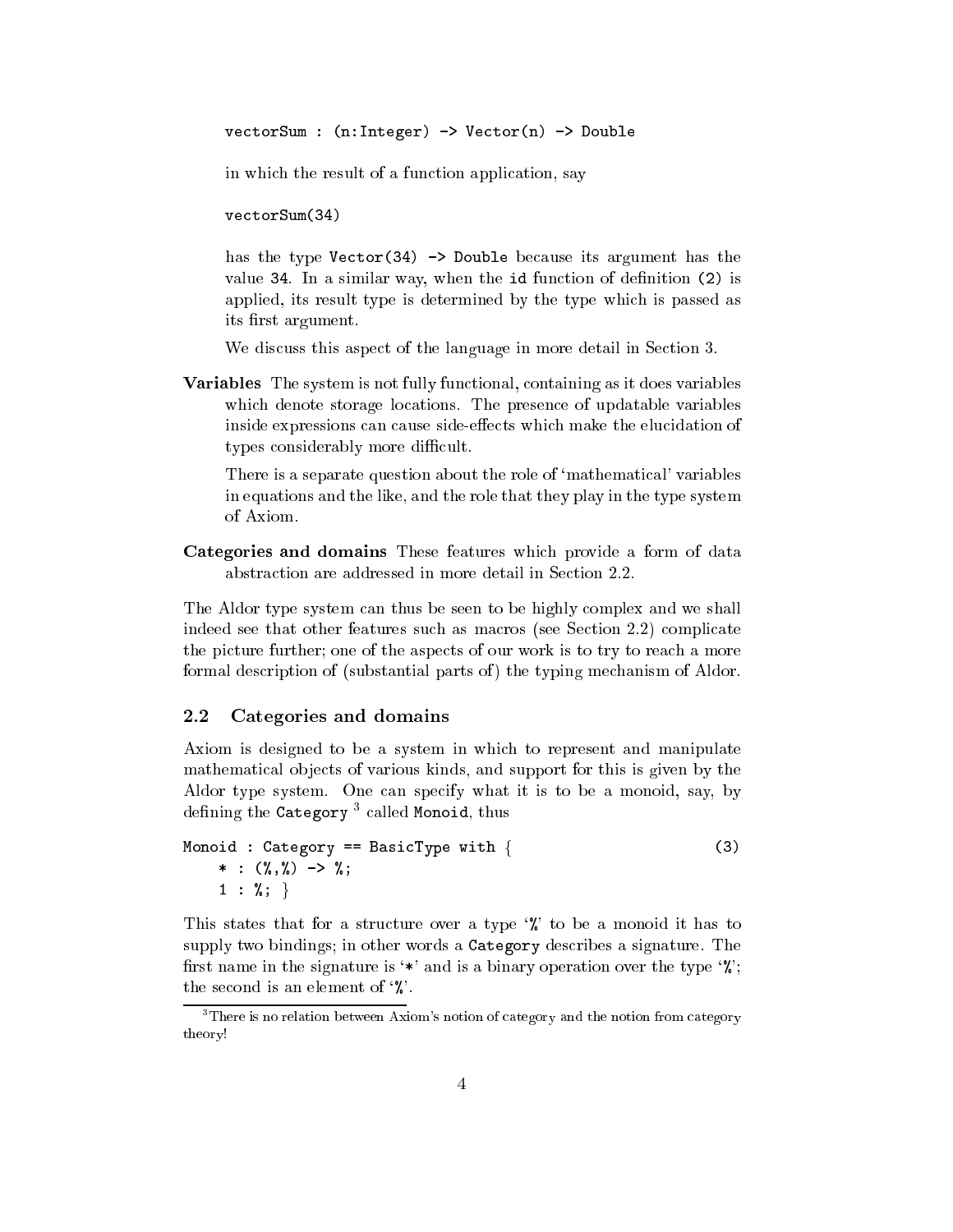In fact we have stated slightly more than this, as Monoid extends the category BasicType which requires that the underlying type carries an equality operation.

```
BasicType : Category == with \{= : (\%, \%) -> Boolean; }
```
We should observe that this Monoid category does not impose any constraints on bindings to '\*' and '1': we shall revisit this example in Section 5.2 below.

Implementations of a category are abstract data types which are known in Axiom as domains, and are defined as was the value a above

```
IntegerAdditiveMonoid : Monoid == add { (4)
   Rep == Integer;
   import from Integer;
   (x:\%) * (y:\%) : % == per((rep x) + (rep y));1 : \% == per 0; }
```
The category of the object being defined  $-$  Monoid  $-$  is the type of the domain which we are defining, IntegerAdditiveMonoid. The definition identifies a representation type, Rep, and also uses the conversion functions rep and per which have the types

rep :  $\%$  -> Rep per : Rep ->  $\%$ 

In fact, Rep, rep and per are implemented using the macro mechanism of Aldor, and so are eliminated before type checking. Another aspect of Aldor which we intend to explore are ways in which the macro system can be eliminated in favour of a properly type checked mechanism, and so in particular support the type abstraction machinery introduced here.

We have seen already that one category can extend another; this can be seen as a form of inheritance. Other operations are available on categories, including the Join operation which joins two categories, thus allowing a form of multiple inheritance.

Categories provide a powerful abstraction mechanism which allows functions to be written which depend on the bindings in a category, and which can therefore be used over any domain which implements the category; that is any abstract data type which implements the signature in question. Categories resemble existential types [MP88, San95] but are implemented in a similar way to Haskell classes in that the type of the operands in an application determine which implementation of the operation is used.

One of the advantages of the Haskell type class mechanism is that it is possible to declare a type as an instance of different classes at different points in a program. In the first version of Axiom this was not allowed, so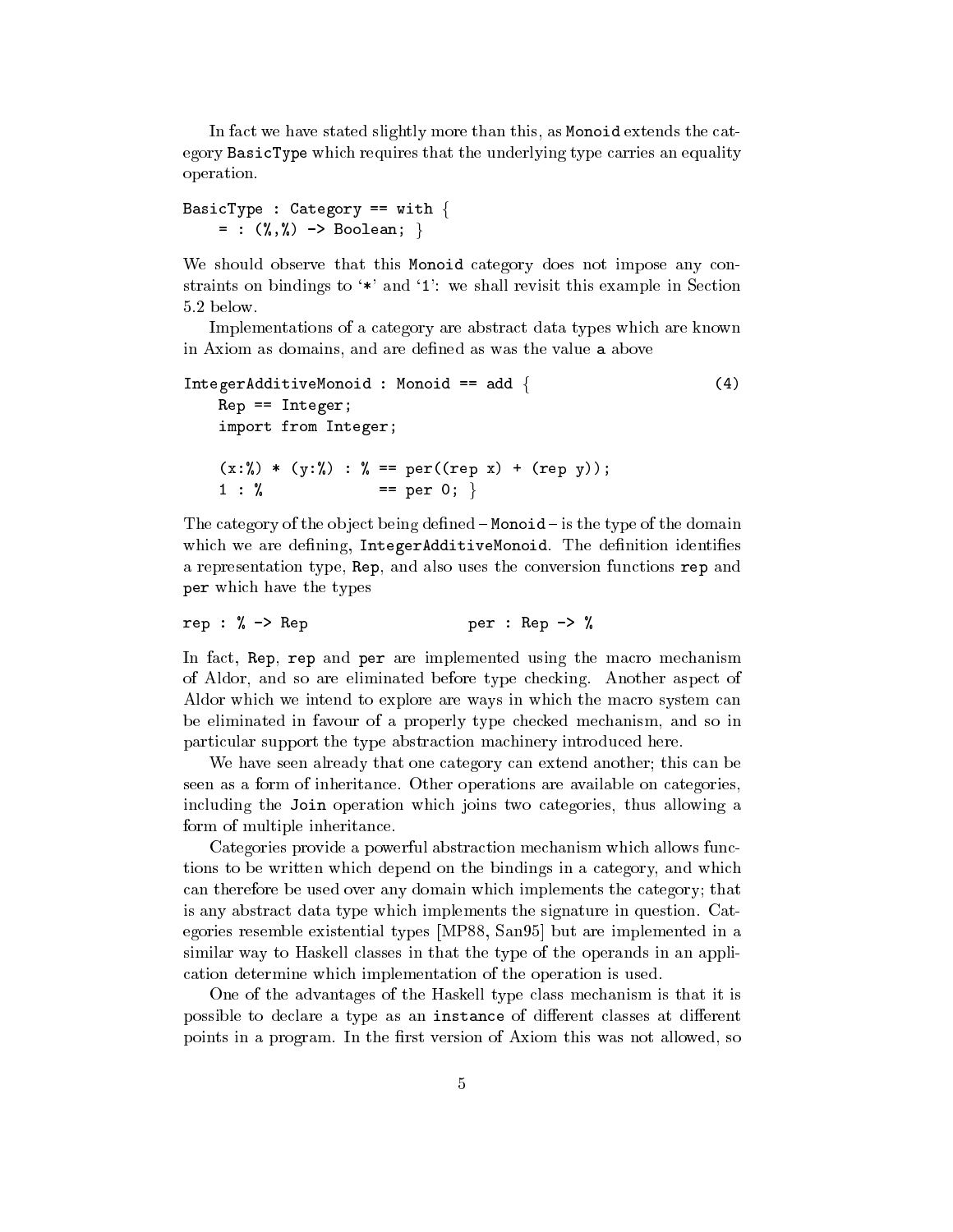that an Axiom domain would have a signature (this is category) fixed at the point of definition and could not be extended to become an instance of a newly-defined category; this is possible in Aldor, using a post facto extension. Details of this and other features can be found in [W+95].

Categories can also be parametric, and depend upon value or type parameters. We shall see an example of this in Section 3.1 below. We continue to explore the Aldor type system in the following section where we look in more detail at the dependent types of the system.

#### 3 Dependent types

The Aldor language contains dependent types, so that one can define functions such as vectorSum which defines a sum function for vectors of arbitrary length, of type

vectorSum : (n:Integer) -> Vector(n) -> Double

and a function append to join two vectors together

append :  $(n:Integer, m:Integer, Vector(n), Vector(m)) \rightarrow Vector(n+m)$ 

Given vectors of length two and three, vec2 and vec3, we can join them thus

```
append(2,3,vec2,vec3) : Vector(2+3)
```
and we would expect to be able to find the sum of this vector by applying vectorSum 5, thus

(vectorSum 5) append(2,3,vec2,vec3)

but this will fail to type check, since the argument is of type Vector(2+3), which is not equal to the expected type, namely  $\text{Vector}(5)$ . This is because no evaluation takes place in type expressions in Aldor (nor indeed in the earlier version of Axiom).

In Section 3.2 we discuss how the Aldor type mechanism can be modified to accommodate a more liberal evaluation strategy within the type checker. Before doing that we look at another example of the problems caused by the failure of Aldor to evaluate type expressions.

#### Types as values  $3.1$

Another example is provided by trying to formalise the notion from (mathematical) category theory [Mac72], namely that of a functor. Specifically we are thinking of the types of the language as forming a category, whose ob jects are the types themselves, and an arrow from A to B is a function of type A->B. What is a functor from type to itself? It has two components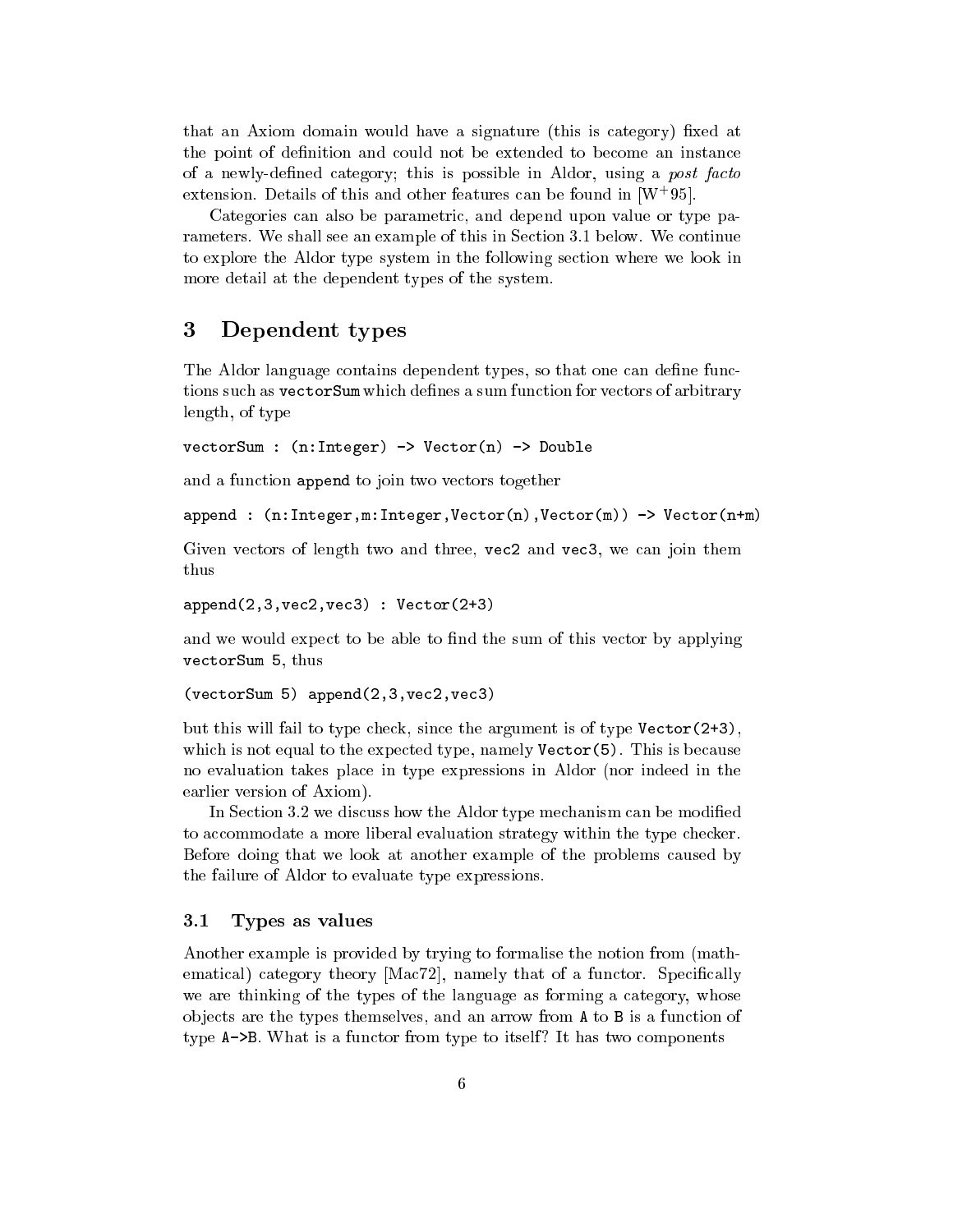- a mapping F, say, from Type to Type; that is the ob ject part of the functor; and
- a mapping on functions which respects the image  $\mathbf{r}$  the image the image the image of an arrow  $a \rightarrow a$  is an arrow  $(F \ a) \rightarrow (F \ b)$ .

(There are also some logical constraints on the behaviour of the these mappings; we cannot formalise these in Aldor.) How can this be formalised in Aldor? We say

```
Functor (F : Type \rightarrow Type) : Category == with {
                                                                                      (5)map : (a:Type) \rightarrow (b:Type) \rightarrow (a->b) \rightarrow (F a) \rightarrow (F b)\};
```
and we can show that the List functor, which builds the type List(a) from the type a, is an instance of Functor thus:

```
listFunction: Function(List) == add { (6)
map (a:Type)(b:Type)(f:a->b)(x:List(a)): List(b)
 == if x=nil then nil
            else cons ( f (first(x)),
                     (((map a) b) f) rest(x))\};
```
which is the standard definition of map over lists.

In a similar vein we can try to make idType (as defined in Section 2.1) above) into an instance of Functor,

```
Ident : Functor(idType) == add { (7)
map (a:Type)(b:Type)(f:a->b)(x:idType(a)) : idType(b)
 == f x\};
```
but this will fail to be type correct since the types idType(a) and a will not be identified as would be required for the application of f to x to be well-typed.

Observe, however, that (6) does type check. This is because List is a constructor of types, that is the application List(a) is already fully evaluated, and so there is no problem in identifying it with other Type expressions.

In the next section we examine possible modifications to the Aldor type mechanism to accommodate evaluation within type expressions.

### 3.2 Investigating the Aldor dependent type mechanism

We are currently investigating ways in which the Aldor dependent type mechanism can be modified to allow evaluation within type contexts as well as within value contexts. A number of possibilities suggest themselves.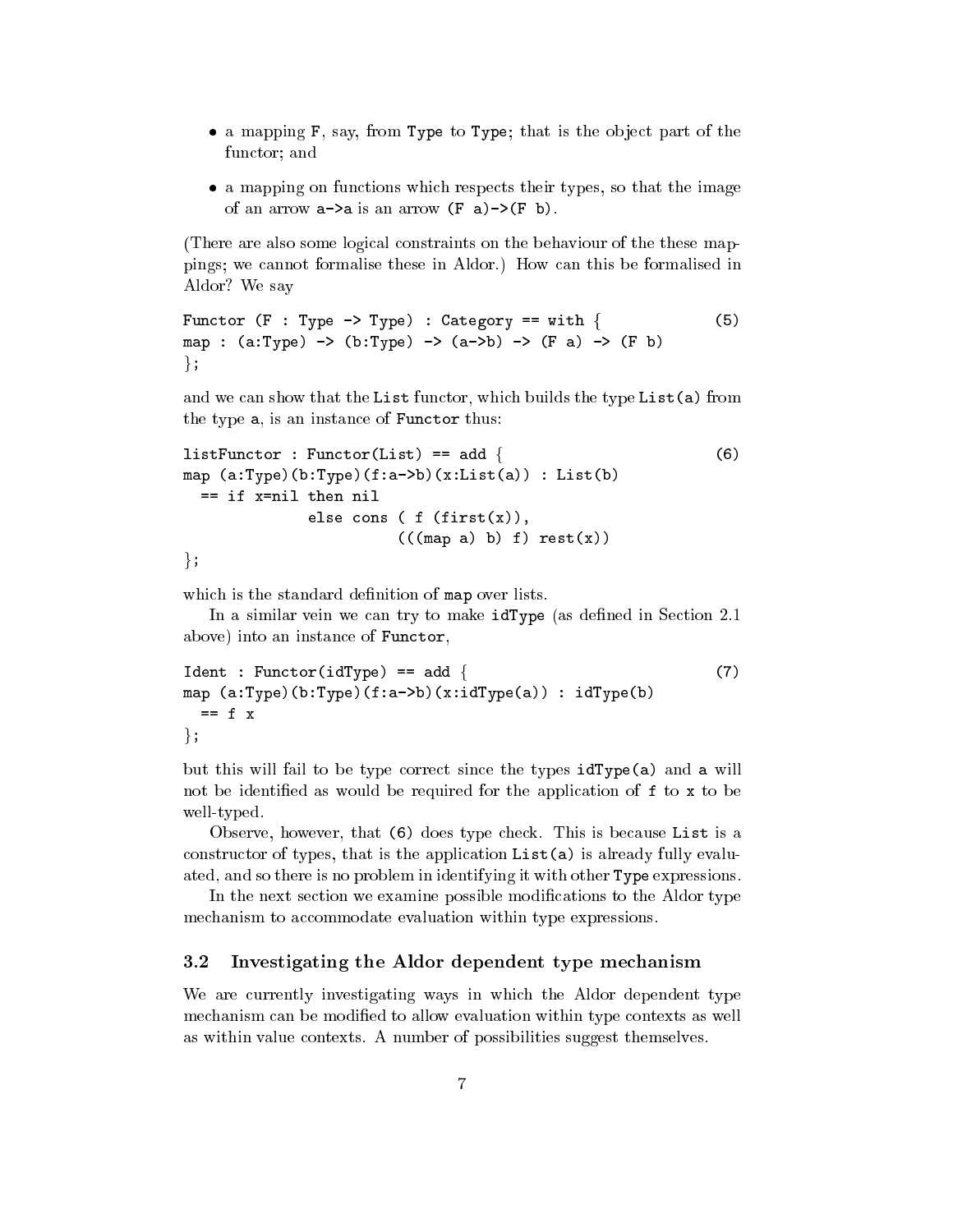The type system provides the pretend conversion routine which converts or (type) casts any type to any other type, so that one can rewrite (7) as follows

```
Ident : Functor(idType) == add {
                                                            (8)map (a:Type)(b:Type)(f:a\rightarrow b)(x:idType(a)): idType(b)= (f (x) pretend a) pretend idType(b))
\};
```
This achieves a result, but at some cost. Wherever we expect to need some degree of evaluation, that has to be shadowed by a type cast; these casts are also potentially completely unsafe.

- $\mathcal{A}$  . The statistic is to suggest that the system is modified to include the system is modified to include the system is model. coercion functions which would provide conversion between type pairs such as idType(a) and a. This suggestion could be implemented but we envisage two difficulties with it.
	- In all but the simplest of situations we will need to supply uniformlydefined *families* of coercions rather than single coercions. This will substantially complicate an already complex mechanism.
	- Coercions are currently not applied transitively: the effect of this is to allow us to model single steps of evaluation but not to take their transitive closure.

Putting these two facts together force us to conclude that effectively mimicking the evaluation process as coercions is not a reasonable solution to the problem to hand.

Instead of pursuing either of these solutions we are currently investigating the possibility of performing some evaluation during type checking. Clearly this can cause the type checker to diverge in general, since in, for instance, an application of the form vectorSum(e) an arbitrary expression e:Nat will have to be evaluated. We therefore intend to use current work on terminating systems of recursion [MA96] as well as restrictions on the types of expression chosen for evaluation (as heuristics at least) to guide the form of evaluation that is supported.

#### $\overline{\mathbf{4}}$ Logic within Aldor

In this section we discuss the Curry-Howard isomorphism between propositions and types, and show that it allows us to embed a logic within the Aldor type system, if dependent types are implemented to allow evaluation within type contexts.

The pretend function is used in the definition of rep and per in the current version  $\overline{\phantom{a}}$ of Aldor; a more secure mechanism would be preferable.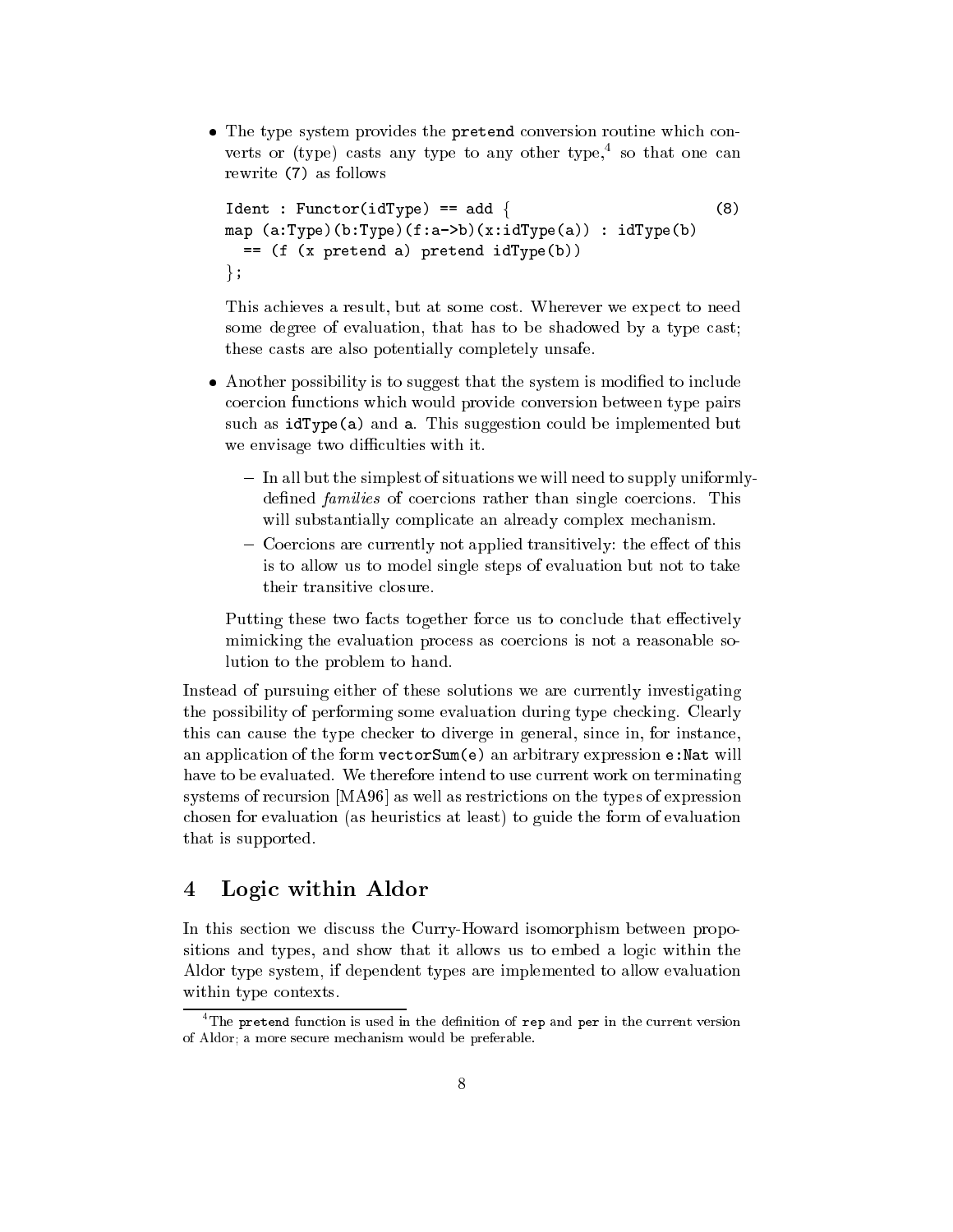#### The Curry-Howard correspondence  $4.1$

Under the Curry-Howard correspondence, logical propositions can be seen as types, and proofs can be seen as members of these types. Accounts of constructive type theories can be found in notes by Martin-Lof [ML84] amongst others [NPS90, Tho91]. Central to this correspondence are dependent types, which allow the representation of predicates and quantification. We can summarise the correspondence in a table

| Programming             |                          | Logic                     |
|-------------------------|--------------------------|---------------------------|
| Type                    |                          | Formula                   |
| Program                 |                          | Proof                     |
| Product/record type     | $(\ldots,\ldots)$        | Conjunction               |
| Sum/union type          |                          | Disjunction               |
| Function type           | ->                       | Implication               |
| Dependent function type | $(x:A) \rightarrow B(x)$ | Universal quantifier      |
| Dependent product type  | (x:A,B(x))               | Existential quantifier    |
| Empty type              | Exit                     | Contradictory proposition |
| One element type        | Triv                     | True proposition          |
| .                       |                          | .                         |

Predicates (that is dependent types) can be constructed in a number of different ways. We look at the example of the 'less than' predicate over the natural numbers.

 A rst approach is to give an explicit (primitive recursive) denition of the type, which in Aldor might take the form

```
lessThan(n:Nat,m:Nat) : Type == (9)
   if m=0 then Exit
   else (if n=0 then Triv
             else lessThan(n-1,m-1));
```
 A second approach introduces them inductively as a generalisation of the algebraic types which appear in Haskell and SML. We might define the less than predicate ' $\langle \cdot \rangle$  of type Nat -> Nat -> Type by saying that there are two constructors for the type of the following signature

```
ZeroLess : (n:Nat)(0 < S n)SuccLess : (m:Nat)(n:Nat)((m < n) \rightarrow (S m < S n))
```
This approach leads to a powerful style of proof in which inductions are performed over the form of proof objects, that is the elements of types like  $(m < n)$ , rather than over (say) the natural numbers, and such a method makes much more manageable a proof of the transitivity of  $\langle \cdot \rangle$ over Nat, say. Inductive types have been used extensively in the type theory community, see, for instance, [PM93].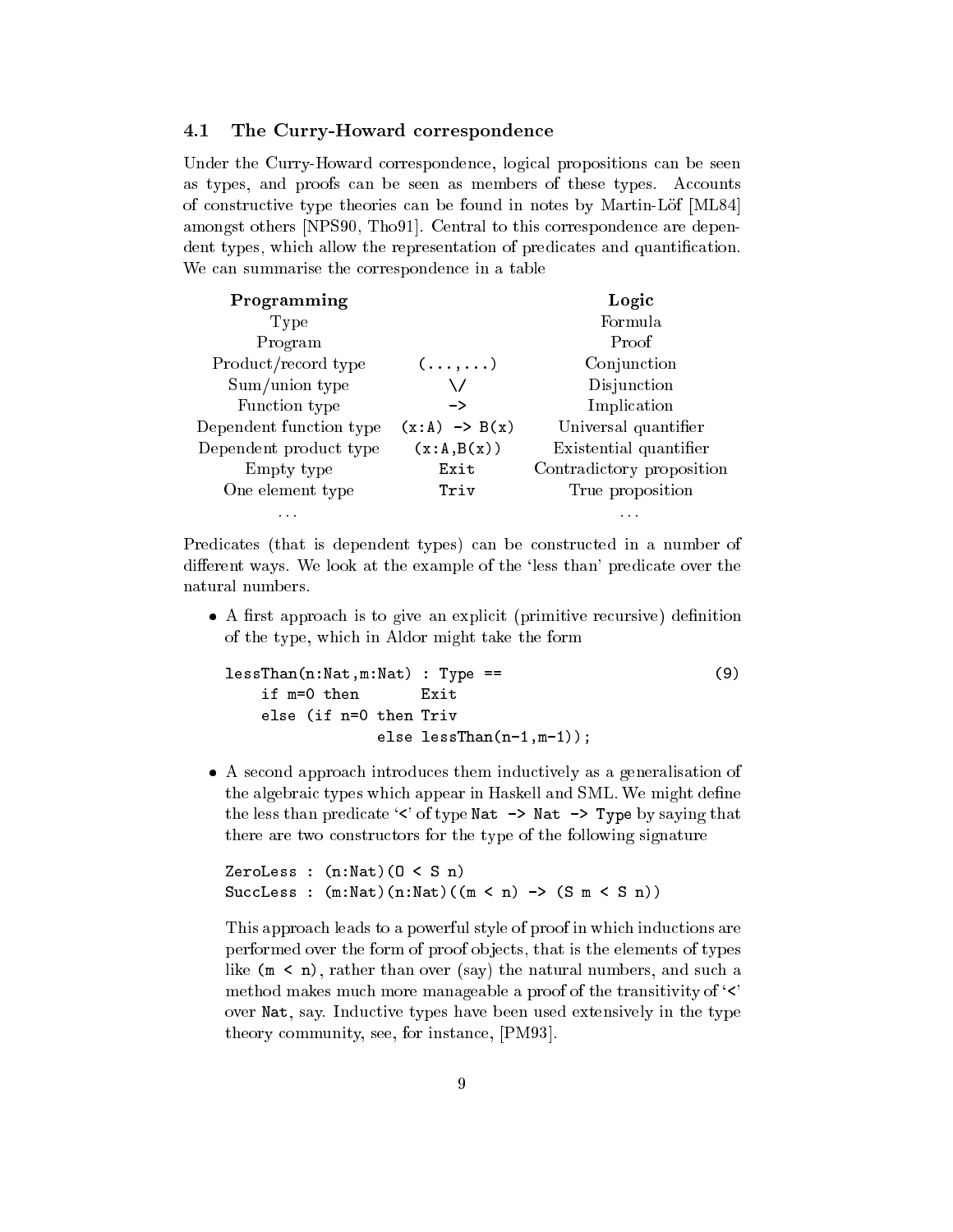#### 4.2 A logic within Aldor

We need to examine whether the outline given in Section 4.1 amounts to a proper embedding of a logic within Aldor. We shall see that it places certain requirements on the definition and the system.

Most importantly, for a definition of the form (9) to work properly as a definition of a predicate we need an application like  $lessThan(9,3)$  to be reduced to Exit, hence we need to have evaluation of type expressions. This is a modication of Aldor which we are currently investigating, as outlined in Section 3. In the case of (9) the evaluation can be limited, since the scheme used is recognisable as terminating by, for instance, the algorithm of [MA96].

The restriction to terminating (well-founded) recursions is also necessary for consistency of the logic. For the logic to be consistent, we need to require that not all types are inhabited, which is clearly related to the power of the recursion schemes allowed in Aldor. One approach is to expect users to check this for themselves: this has a long history, beginning with Hoare's axiomatisation of the function in Pascal, but we would expect this to be supported with some automated checking of termination, which ensures that partially or totally undefined proofs are not permitted.

Consistency also depends on the strength of the type system itself; a sufficiently powerful type system will be inconsistent as shown by Girard's paradox [Gir72].

# 5 Applications of an integrated logic

If we identify a logic within Aldor, how can it be used? There are various applications possible; we outline some here and for others one can refer to the number of implementations of type theories which already exist, including Nuprl [C<sup>+</sup> 86] and Coq [Cor95].

#### Pre- and Post-conditions  $5.1$

A more expressive type system allows programmers to give more accurate types to common functions, such as the function which indexes the elements

 $index : (1:List(t))(n:Nat)((n < length 1) \rightarrow t)$ 

An application of index has *three* arguments: a list 1 and a natural number  $n - as$  for the standard index function  $-$  and a third argument which is of type  $(n \leq \text{length } 1)$ , that is a *proof* that **n** is a legitimate index for the list in question. This extra argument becomes a proof obligation which must be discharged when the function is applied to elements l and n.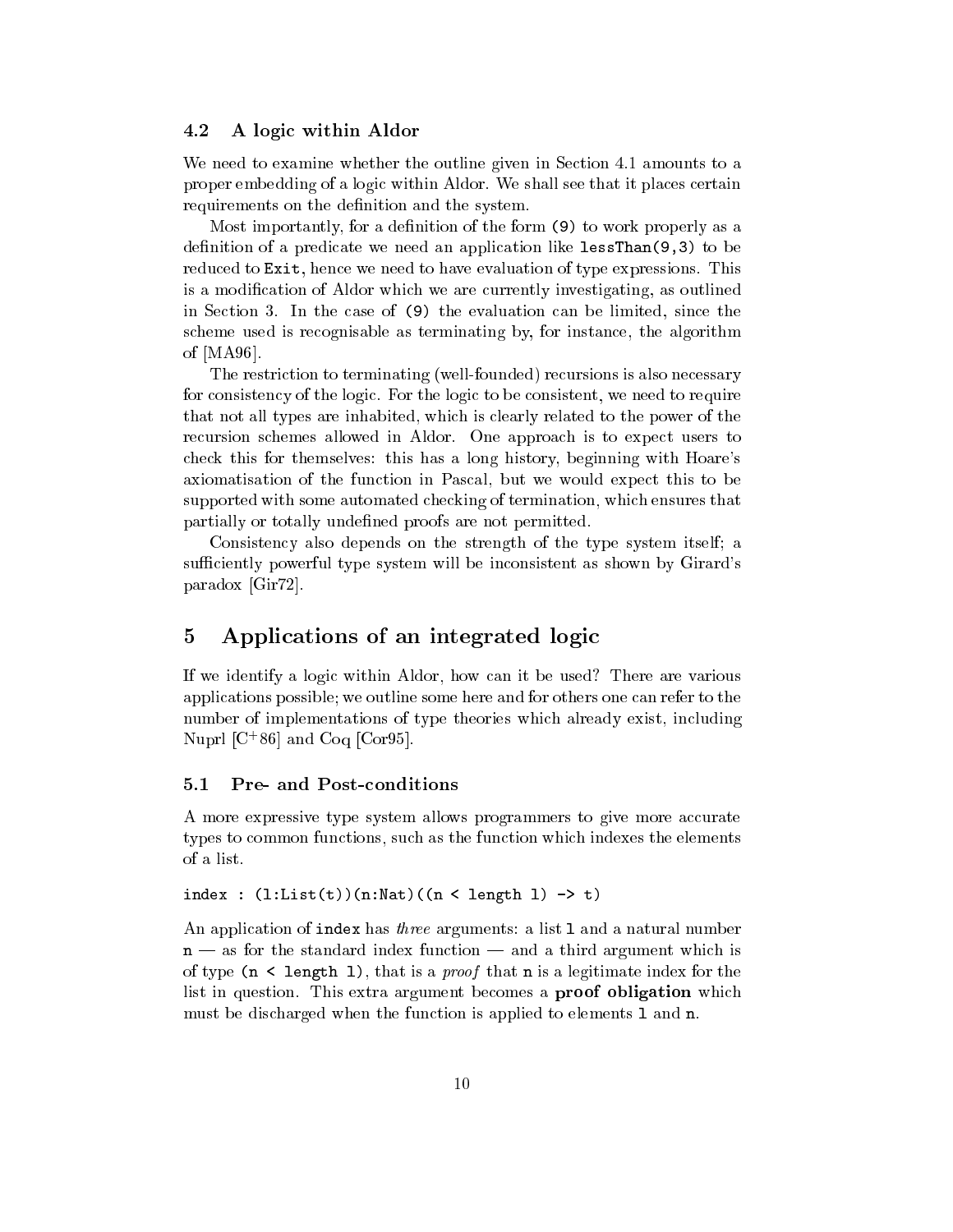In a similar vein, it is possible to incorporate post-conditions into types, so that a sorting algorithm over lists might have the type

sort :  $((1:List(t))(List(t),Sorted(1))$ 

and so return a sorted list together with a proof that the list is Sorted.

#### $5.2$ 5.2 Adding axioms to the categories of Axiom

In definition (3), Section 2.2 we gave the category of monoids, Monoid, which introduces two operation symbols,  $*$  and 1. A monoid consists not only of two operations, but of operations with properties. We can ensure these properties hold by extending the denition of the category to include three extra components which are proofs that 1 is a left and right unit for \* and that  $*$  is associative, where we assume that  $\equiv$  is the identity predicate:

```
Monoid : Category == BasicType with \{ (10)
      * : (\frac{9}{6}, \frac{9}{6}) -> \frac{9}{6};
     1 : \%;leftUnit : (g:\%) \rightarrow (1*g \equiv g);rightUnit : (g:\%) \rightarrow (g*1 \equiv g);assoc : (g:\%, h:\%, j:\%) \rightarrow (g*(h*1) \equiv (g*h)*1);general control of the control of
```
The extension and join operations over categories will lift to become operations of extension and join over the extended `logical' categories such as  $(10).$ 

### 5.3 Different degrees of rigour

One can interpret the obligations given in Sections  $5.1$  and  $5.2$  with differing degrees of rigour. Using the pretend function we can conjure up proofs of the logical requirements of (10); even in this case they appear as important documentation of requirements, and they are related to the lightweight formal methods of [DK98].

Alternatively we can build fully-fledged proofs as in the numerous implementations of constructive type theories mentioned above, or we can indeed adopt an intermediate position of proving properties seen as 'crucial' while asserting the validity of others.

#### **Conclusion** 6

We have proposed a new way to combine  $-$  or rather, to integrate  $-$  computer algebra and theorem proving. Our proposal is similar to [BCZ96]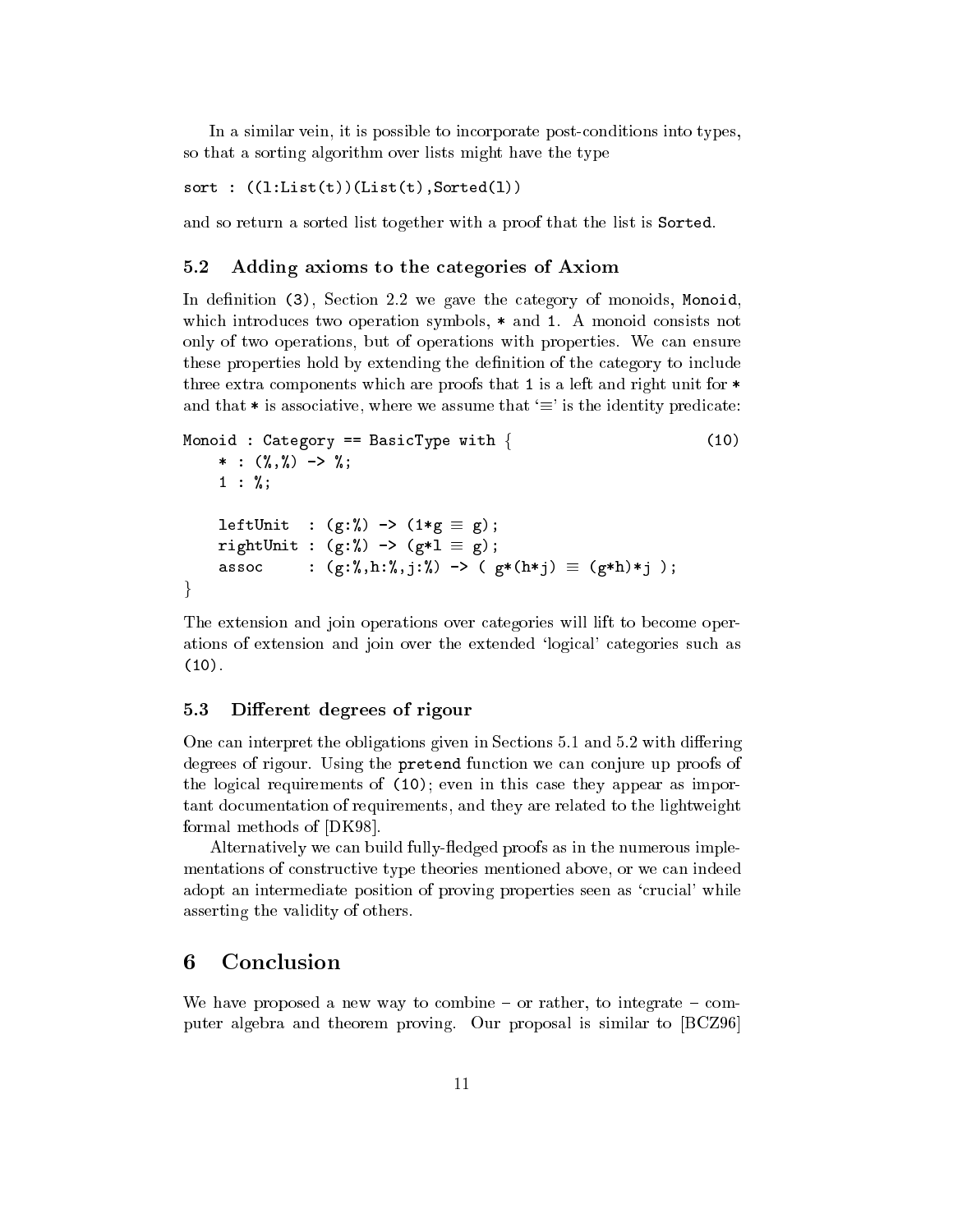and [Buc96] in that theorem proving capabilities are incorporated in a computer algebra system. (In the classication of possible combinations of computer algebra and theorem proving of [CH96], all these are instance of the "subpackage" approach.) But the way in which we propose to do this is completely different: we propose to exploit the expressiveness of the type system of Axiom, using the Curry-Howard isomorphism that also provides the basis of theorem provers based on type theory such as Nupri  $|C|$  of or Coq [Cor95]. This provides a logic as part of the computer algebra system. Also, having the same basis as existing theorem provers such as the ones mentioned above should make it easier to interface with them.

It is interesting to see a convergence of interests in type systems from a number of points of view, namely

- computer algebra, and all computers are all contracts and contracts are all contracts and contracts are all contracts and contracts are all contracts and contracts are all contracts and contracts are all contracts and cont
- type theory and theorem provers based on type theory,
- $f(x) = f(x)$  is a property of  $f(x)$

For instance, there seem to be many similarities between structuring mechanisms used in these different fields:  $|{\rm DJK}|\,$  97] argues for functors in the sense of the programming language ML as the right tool for structuring mathematical theories in Mathematica, and [San95] notes similarities between the type system of Axiom, existential type [MP88], and Haskell classes [WB89]. More closely related to our proposal here, it is interesting to note that constructive type theorists have added inductive types [PM93], giving their systems a more functional flavour, while functional programmers are showing an interest in dependent types [Aug97] and languages without nontermination [Tur95]. We see our work as part of that convergence, bringing type-theoretic ideas together with computer algebra systems, and thus providing a bridge between symbolic mathematics and theorem proving.

Our future work will involve investigating the type system of Aldor, and integrating a logical approach to Aldor types; this is complementary to recent work on formalising the Aldor system within Coq [Ale98]. We also expect to apply our work in a case study with mathematical colleagues.

### Acknowledgements

We are grateful to Stephen Watt of the University of Western Ontario and to Ursula Martin and her research group at the University of St Andrews for feedback on these ideas. We would also like to thank Nag for granting us access to the Aldor compiler, and in particular to Mike Dewar for his help in facilitating this. Finally, we are indebted to Dominique Duval who first introduced us to the type system of Aldor, and to EPSRC for supporting her visit to UKC under the MathFIT programme.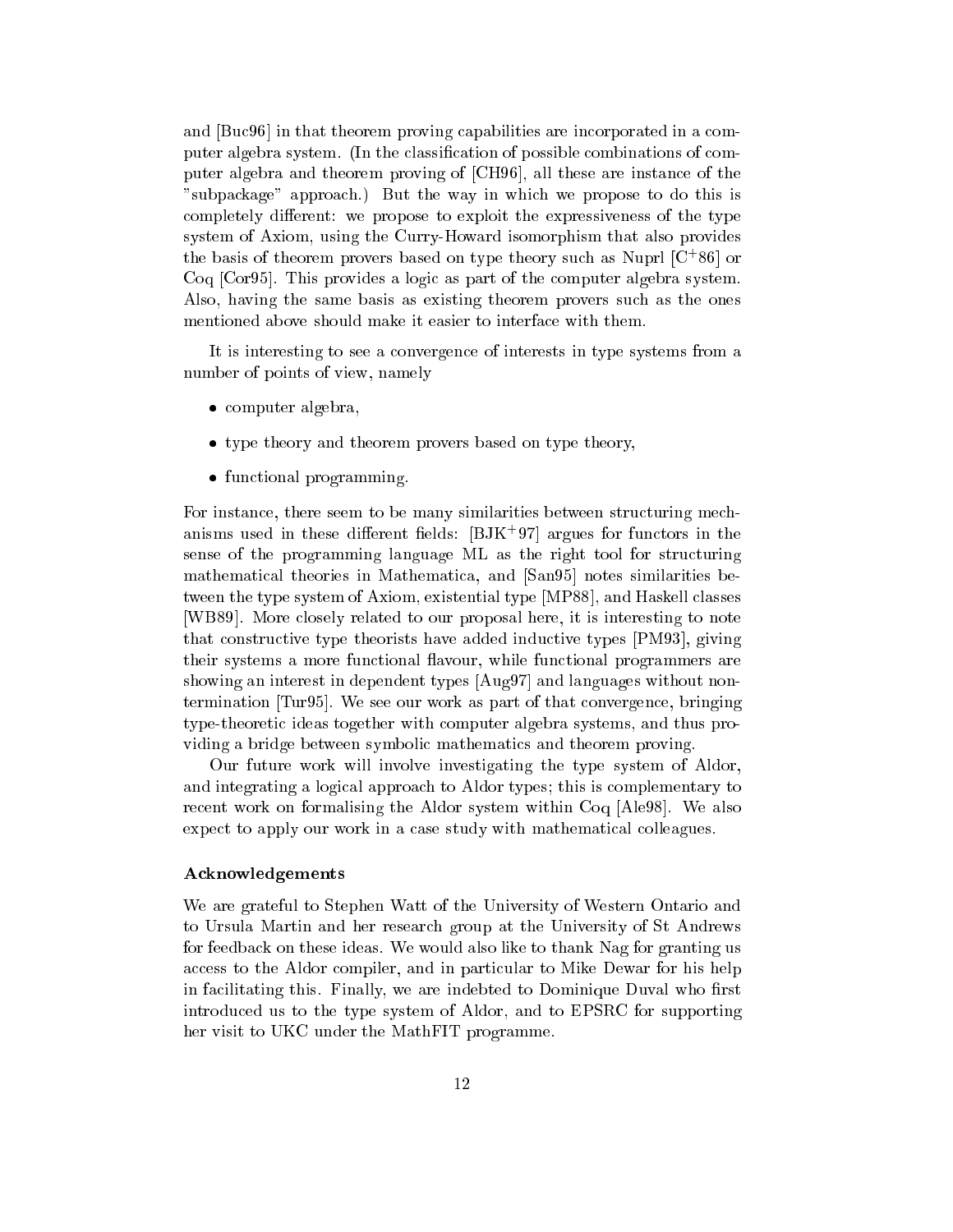## References

- [Ale98] Guillaume Alexandre. De ALDOR à Zermelo. PhD thesis, Université Paris VI, 1998.
- [Aug97] Lennart Augustsson. Cayenne a language with dependent types. www.cs.chalmers.se/ ~augustss/cayenne/, 1997.
- [BCZ96] Andrej Bauer, Edmund Clarke, and Xudong Zhao. Analytica an experiment in combining theorem proving and symbolic computation. In Artificial Intelligence and Symbolic Mathematical Computation (AISMC- $3$ , volume 1138 of *Lecture Notes in Computer Science*, pages  $21-37$ . Springer, 1996.
- [BJK+ 97] Bruno Buchberger, Tudor Jebelean, Franz Kriftner, Mircea Marin, Elena Tomuta, and Daniela Vasaru. A survey of the Theorema project. In Proceedings of ISSAC'97 (International Symposium on Symbolic and Algebraic Computation), pages  $384-391$ . ACM, 1997.
- [Buc96] Bruno Buchberger. Symbolic Computation: Computer Algebra and Logic. In F. Baader and K.U. Schulz, editors, Frontiers of Combining Systems, Applied Logic Series. Kluwer, 1996.
- $[C+86]$ Robert L. Constable et al. Implementing Mathematics with the Nuprl Proof Development System. Prentice-Hall Inc., 1986.
- [CH96] Jaques Calmet and Karsten Homann. Classication of communication and cooperation mechanisms for logical and symbolic computation systems. In  $FroCos'96$ , pages 133-146. Kluwer Series on Applied Logic, 1996.
- [Cor95] C. Cornes et al. The Coq proof assistant reference manual, version 5.10. Rapport technique RT-0177, INRIA, 1995.
- [DK98] Martin Dunstan and Tom Kelsey. Lightweight Formal Methods for Computer Algebra Systems. To appear in the proceedings of ISSAC'98, 1998.
- [Fat96] Richard Fateman. Why computer algebra systems can't solve simple equations.  $ACM$  SIGSAM Bulletin, 30, 1996.
- [Gir72] Jean-Yves Girard. Interpretation fonctionelle et elimination des coupures dans l'arithmetique d'ordre superieure. These d'Etat, Universite Paris VII, 1972.
- [JS92] Richard D. Jenks and Robert S. Sutor. Axiom: The Scientific Computation System. Springer-Verlag, 1992.
- [MA96] D. McAllester and K. Arkondas. Walther recursion. In M.A. Robbie and J.K. Slaney, editors, CADE 13. Springer-Verlag, 1996.
- [Mac72] Saunders MacLane. Categories for the Working Mathematician. Springer-Verlag, 1972.
- [Mar98] Ursula Martin. Computers, reasoning and mathematical practice. In Helmut Schwichtenberg, editor, Computational Logic, Marktoberdorf 1997. Springer-Verlag, 1998. To appear.